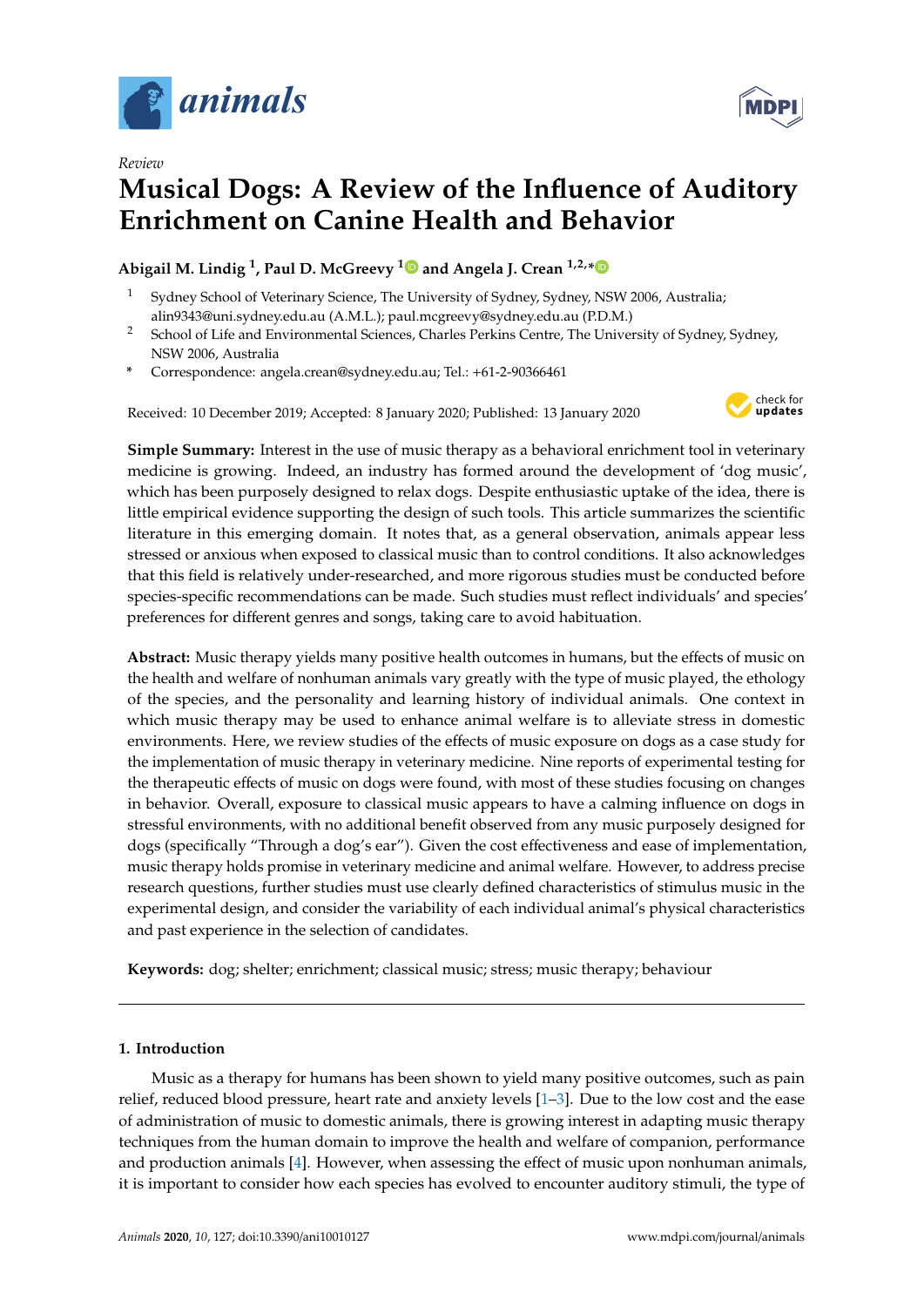music administered, the desired outcome, and the individual differences among animals. Studies of comparative acoustics have shown that the anatomy of the head, the distance between the ears and the shape and mobility of the pinnae influence the effective acoustic radius [\[5\]](#page-8-3). Even among a single species, such as *Canis lupus familiaris*, individuals' size, head shape, the shape and mobility of the pinnae [\[6\]](#page-8-4) and learning history [\[7\]](#page-8-5) can create variation that would affect perception and outcomes. Hence, music therapy cannot be simply translated from the human context into veterinary medicine; carefully designed experiments are required to implement evidence-based practice.

There are several potential benefits of implementing music therapy for domestic animals. For example, music therapy may have a positive effect upon the health and behavior of an individual or group of animals in a stressful context (e.g., veterinary hospital, abattoir, milking parlor, boarding kennel, zoological park) (reviewed in [\[4\]](#page-8-2)). Music may also be used to increase production in agriculture systems. For example, it has been effectively used to encourage dairy cows to approach the stalls in an automatic milking parlor [\[8\]](#page-8-6). Furthermore, cows exposed to classical music in the milking parlor showed fewer behavioral indicators of stress, and produced more milk than cows exposed to only the noises of the automated system. So, for the period of this study at least, music used in this context reaped a dual benefit of increased profit and animal welfare [\[8\]](#page-8-6). Importantly, auditory enrichment is relatively cheap and easy to employ. In contrast to many other forms of environmental enrichment that can often require additional materials, food, and labor to construct, music can be easily administered via a speaker system.

Important considerations in the implementation of music therapy are the characteristics of the species and individuals being targeted. The effect of music on animal health and welfare may also depend on the music's genre, tempo, or instrumentation of the music played. While many animals have been shown to benefit from music exposure, others have shown adverse reactions or no changes in behavior when exposed to music. For example, behavioral observations in captive cotton-topped tamarins (*Saguinus oedipus*, *n* = 5) and common marmosets (*Callithrix jacchus*, *n* = 4) indicated that they preferred silence to both fast and slow music [\[9\]](#page-8-7). In a study of captive Moloch gibbons (*Hylobates moloch*,  $n = 8$ ), the use of auditory enrichment in an animal park induced no significant differences in activity, brachiation and affiliative behaviors, such as grooming [\[10\]](#page-8-8). In another example, 'fast music' (rock music) was shown to decrease daily growth rates in pigs, while 'slow music' (light music) had no effect upon growth rate [\[11\]](#page-8-9). Finally, animals may become habituated to music, and therefore any effects may decrease over time [\[12\]](#page-8-10). Hence, properly controlled experiments, designed with the target population and outcome response clearly defined, are required to achieve the best outcome when implementing music therapy in veterinary medicine.

The use of music therapy in nonhuman animals has been examined most thoroughly in companion animal species, especially dogs. Hence, here we systematically review experimental studies of music exposure in dogs as a case study to inform future directions for the implementation of music therapy in more general attempts to boost animal health and welfare. The current data suggest that using music as an instrument to improve welfare requires a multifactorial approach, with consideration of species, individual differences, genre and composition of music, background noise, and long-term experimental data collection to guide these choices.

#### **2. Materials and Methods**

A literature search with the strings "music AND dog OR canine" was completed on 31 October 2019 in the ISI Web of Science and PubMed databases. These databases were selected because of their high volumes of peer-reviewed scientific literature on animal health, science and behavior. This search yielded 111 unique articles, whose titles and abstracts were screened for relevance by two independent reviewers (see Figure [1\)](#page-2-0). Only studies that experimentally manipulated the auditory environment and assessed at least one measure of canine health or behavior were included for further review, leaving 14 articles for full-text screening.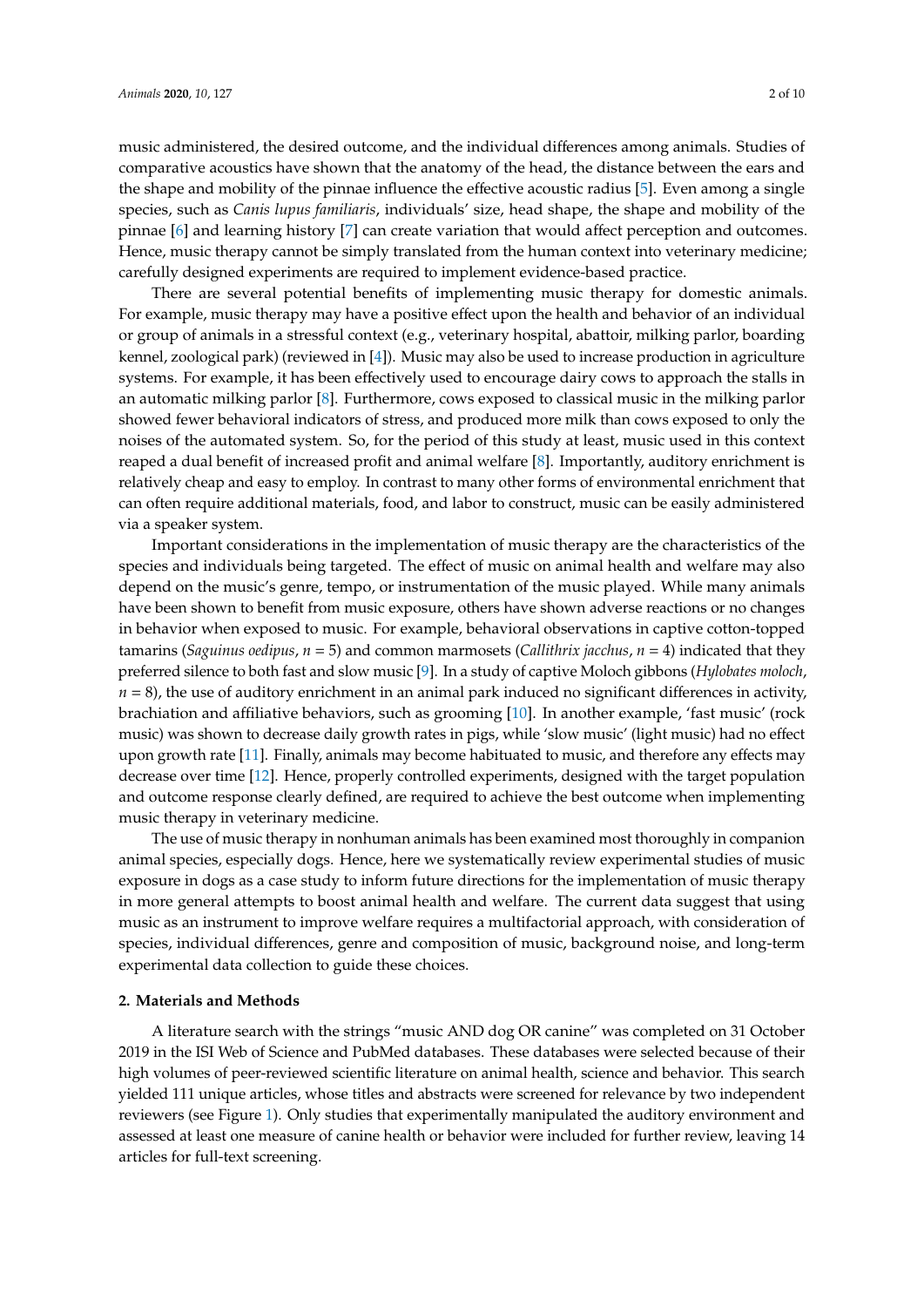<span id="page-2-0"></span>

**Figure 1.** Preferred Reporting Items for Systematic Reviews and Meta-Analyses (PRISMA) flow diagram of study selection.

Five of these articles (all by the same team of authors and published between 1987–1989) were then excluded, because music was used to induce stress rather than enrichment. This process left nine articles in the final dataset (Table [1\)](#page-4-0).

Follow-up searches of music therapy studies in other species were conducted by combining general and more specific key words relating to music therapy, auditory enrichment, and its behavioral and physiological effects on animals. Search terms included combinations of 'auditory', 'enrichment', 'stress', 'animal', 'music', 'immun\*', 'husbandry', 'health', 'behav\*' and 'welfare'. Only publications in English were included. A sample of the range of studies examining the effects of music on animals is shown in Table [2.](#page-5-0) This sample is not comprehensive, nor part of the systematic review. Rather, we highlight these studies to provide new ideas for future research in the effects of music on canine health and welfare.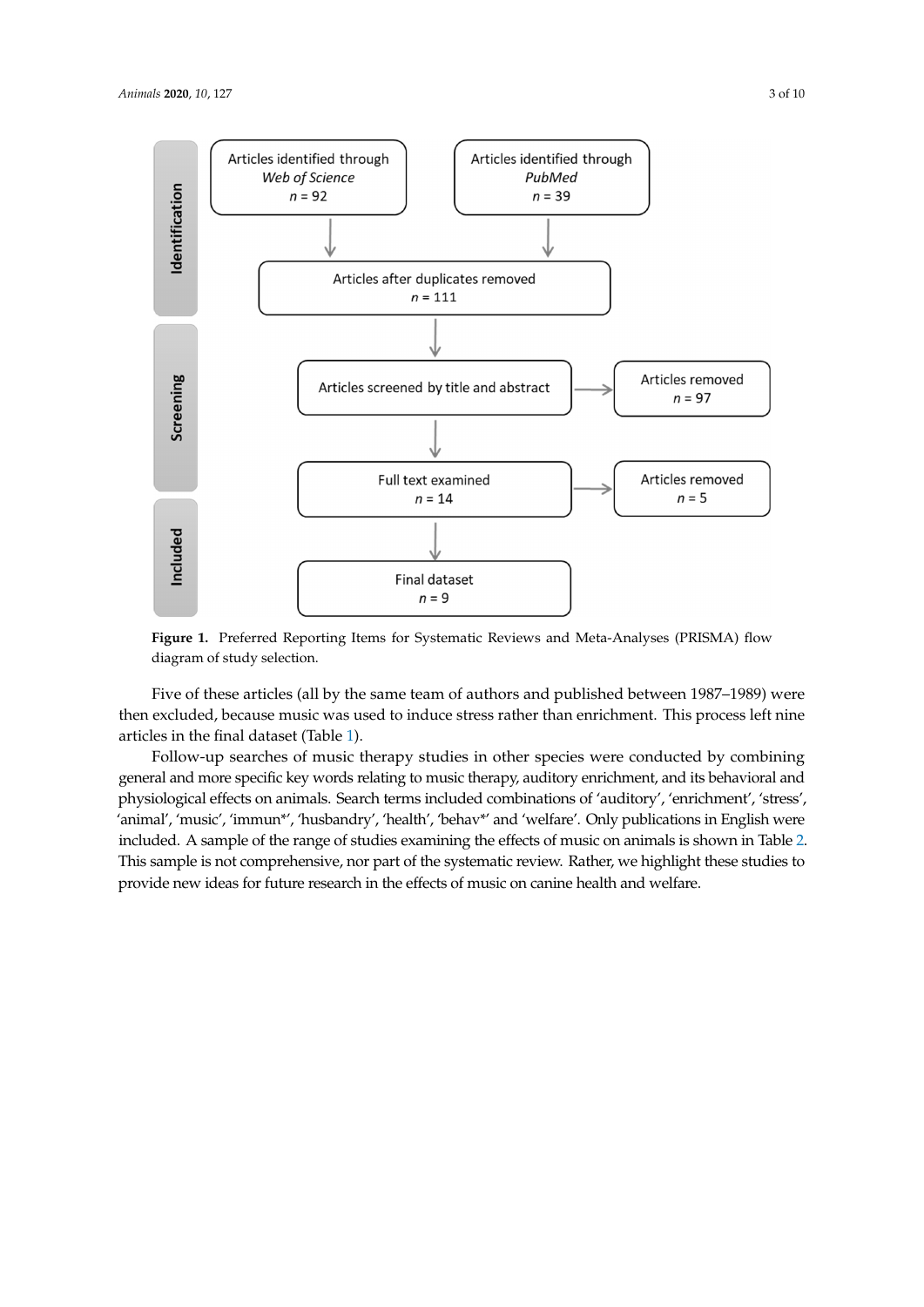| Authors, Year, Ref                              | Population                                                                                                                                                                                                                                                                                       | Location                                       | Intervention                                                                                                                                                                                                                                                                                                                                                                                   | <b>Measures</b>                                                                                                                                                                                                                                                                    | Result                                                                                                                                                                                                                                                                                                                                                     |
|-------------------------------------------------|--------------------------------------------------------------------------------------------------------------------------------------------------------------------------------------------------------------------------------------------------------------------------------------------------|------------------------------------------------|------------------------------------------------------------------------------------------------------------------------------------------------------------------------------------------------------------------------------------------------------------------------------------------------------------------------------------------------------------------------------------------------|------------------------------------------------------------------------------------------------------------------------------------------------------------------------------------------------------------------------------------------------------------------------------------|------------------------------------------------------------------------------------------------------------------------------------------------------------------------------------------------------------------------------------------------------------------------------------------------------------------------------------------------------------|
| Wells, Graham,<br>Hepper 2002 [13]              | $n = 50$<br>male: 27 neutered<br>female: 23 spayed<br>Age from 6 m-6 y<br>mainly cross-bred                                                                                                                                                                                                      | Rehoming Center, UK                            | Five treatments:<br>1. Control;<br>2. Human conversation (radio program);<br>3. Classical music (mix of tracks);<br>4. Heavy metal music (mix of 'Metallica' tracks);<br>5. Pop music (mix of tracks).<br>Dogs exposed to each of the five interventions on five<br>separate days, with one day rest in between. Acoustic<br>stimuli presented between 10:00-14:00.                            | Three behavioral parameters<br>observed: Position in kennel,<br>activity, and vocalization.<br>Dogs observed at 10 min intervals<br>for duration of intervention.                                                                                                                  | More time spent at front of kennels during all<br>auditory interventions.<br>Changes in activity and vocalization related to type of<br>auditory stimulation-more time resting and quiet<br>when exposed to classical music.<br>Increased barking during heavy metal<br>music exposure.                                                                    |
| Kogan, Schoenfeld-Tacher,<br>Simon 2012 [14]    | $n = 117$<br>Two groups:<br>1. rescue dogs<br>male: 21 neutered<br>female: 12 spayed, 1 entire<br>Mean age 5.27 y<br>Dachshund (pure and cross)<br>2. short-term boarding<br>male: 31 neutered, 10 entire<br>female: 38 neutered, 4 entire<br>Mean age 5.92 y<br>Variety of pure and mixed breed | Dog shelter and boarding<br>facility, USA      | Four treatments:<br>1. Control:<br>2. Classical music (4 tracks);<br>3. Heavy metal music (3 tracks);<br>4. Dog relaxation music (Through a dog's ear (TADE)).<br>45 min exposure, followed by a 15 min break. Three<br>conditions tested per day between 09:00-12:00<br>Dogs exposed over 4 months, not all dogs exposed to<br>all treatments.                                                | Three behavioral parameters<br>observed: Activity, vocalization,<br>and body shaking.<br>Dogs observed at 5 min intervals<br>for duration of intervention.                                                                                                                         | No interaction between treatment and group (rescue<br>vs. boarding dogs), although rescue dogs spent more<br>time sleeping and silent.<br>Changes in activity and vocalization related to type of<br>auditory stimulation-more time sleeping and quiet<br>when exposed to classical music.<br>Increased body shaking during heavy metal<br>music exposure. |
| Bowman, Dowell, Evans,<br>Scottish 2015 [12]    | $n = 50$<br>male: 25 neutered, 9 entire,<br>female: 12 spayed, 4 entire<br>Age from $<1$ y to $>10$ y<br>Variety of breeds, high proportion<br>of Staffordshire bull terriers<br>Aggressive dogs excluded                                                                                        | Animal rescue and<br>rehoming center, Scotland | Two treatments:<br>1. Control;<br>2. Classical music (mixed tracks, low pitch and<br>slow tempo)<br>Dogs exposed to one treatment for 7 days, then the<br>alternate treatment for 7 days.<br>Acoustic stimuli presented between 10:00-16:30.                                                                                                                                                   | Three behavioral parameters:<br>Position, location, and vocalization.<br>Heart rate variability.<br>Salivary cortisol.<br>Observations made for 1.5 h,<br>2x/day (10:30-12:00 and<br>14:00-15:30), on days 1, 7, 8 and 14.<br>Saliva collected at the end of each<br>1.5 h period. | Classical music exposure induced changes in behavior<br>(less time standing and barking) and altered heart rate<br>variability, indicative of reduced stress.<br>No significant changes in salivary cortisol.<br>Resistance to effects of music if the same playlist is<br>used repeatedly.<br>Therapeutic effects of music more obvious in<br>male dogs.  |
| Brayley, Montrose<br>2016 [15]                  | $n = 31$<br>male: 24 neutered<br>female: 7 spayed<br>Age from 9 m to 13 y                                                                                                                                                                                                                        | Rescue shelter, UK                             | Five treatments:<br>1. Control;<br>2. Audiobook;<br>3. Classical music (Beethoven);<br>4. Pop music (mix of tracks);<br>5. Dog relaxation music (TADE).<br>Dogs exposed to each treatment for 2 h, with 2 days<br>rest in between.<br>Acoustic stimuli presented between 10:00-12:00.                                                                                                          | 15 behaviors sampled, including<br>multiple measures of activity<br>and vocalization.<br>Behavior recorded every 5 min<br>using an ethogram.                                                                                                                                       | Audiobook treatment induced calmer behavior than<br>all other treatments.<br>Classical music induced calmer behavior than pop<br>music and no intervention (control).                                                                                                                                                                                      |
| Albright, Seddighi, Ng,<br>Sun, Rezac 2017 [16] | $n = 10$<br>male: 8 neutered, 2 entire<br>Mean age 4.2 y<br><b>Beagles</b>                                                                                                                                                                                                                       | Veterinary hospital, USA                       | Five treatments:<br>1. negative control (saline);<br>2. positive control (sedative);<br>3. Human voice quiet (55-60 dB);<br>4. Human voice loud (80-85 dB);<br>5. Dog relaxation music (TADE) (45-50 dB).<br>Dogs exposed to treatment for 20 min after<br>sedative injection.<br>Each dog exposed to all treatments with a minimum<br>of 48 h rest in between.<br>Testing between 08:00-15:00 | Depth of sedation assessed by<br>spontaneous behavior,<br>accelerometry, and restraint tests.<br>Behavior assessed every 5 min and<br>compared before, during and<br>after treatment.<br>Restraint tests 30 min and 40 min<br>post-treatment                                       | Sedation is negatively impacted by high-intensity<br>noise conditions (80-85 dB)<br>Exposure to music marketed as having a calming<br>effect in dogs did not improve sedation                                                                                                                                                                              |

## **Table 1.** Studies examining effects of auditory enrichment on canine health and behavior.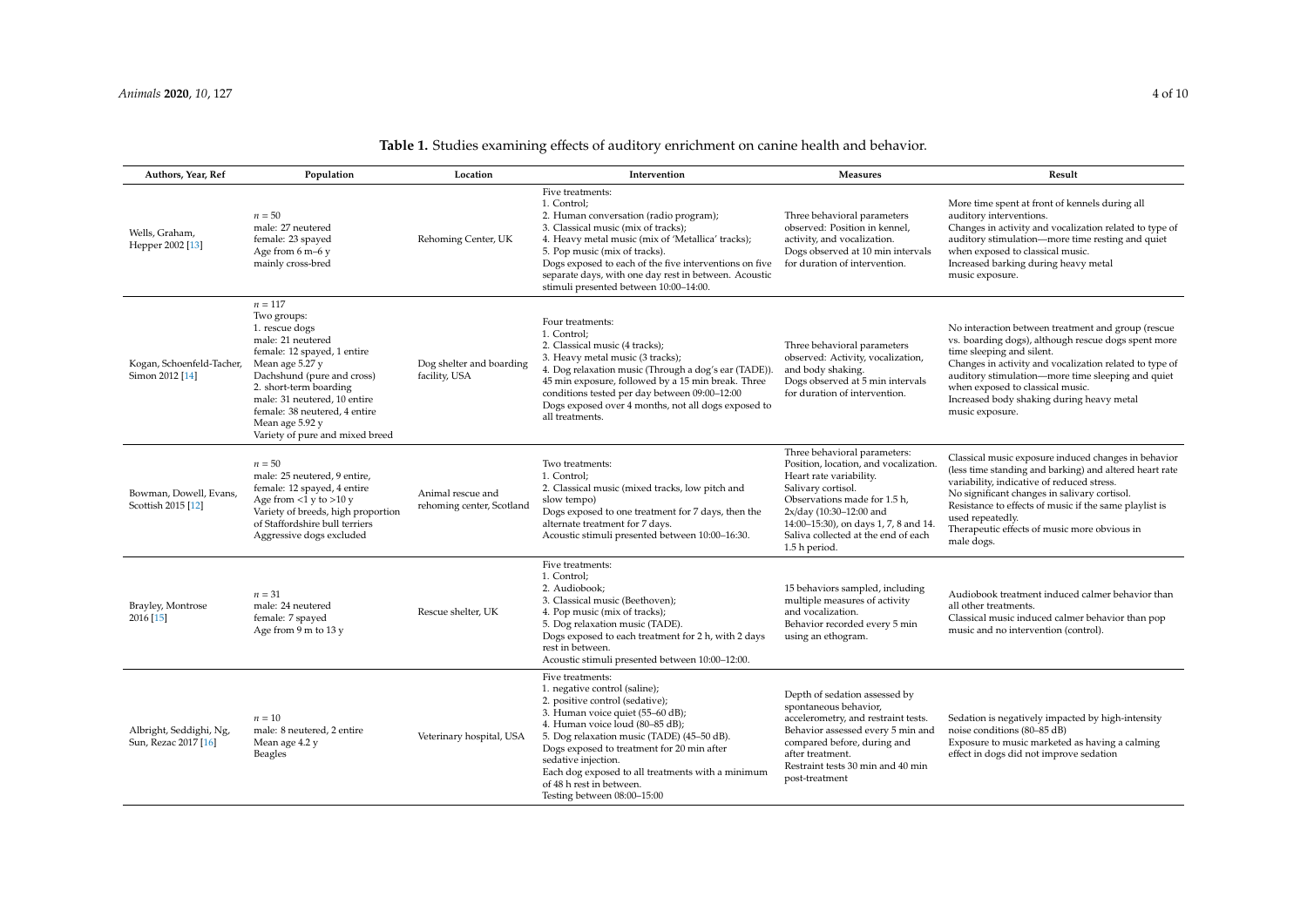## **Table 1.** *Cont*.

<span id="page-4-0"></span>

| Authors, Year, Ref                              | Population                                                                                                                                                                                                                                                       | Location                                       | Intervention                                                                                                                                                                                                                                                                                | <b>Measures</b>                                                                                                                                                                                                                                                    | Result                                                                                                                                                                                                                                                                                                                                                                                              |
|-------------------------------------------------|------------------------------------------------------------------------------------------------------------------------------------------------------------------------------------------------------------------------------------------------------------------|------------------------------------------------|---------------------------------------------------------------------------------------------------------------------------------------------------------------------------------------------------------------------------------------------------------------------------------------------|--------------------------------------------------------------------------------------------------------------------------------------------------------------------------------------------------------------------------------------------------------------------|-----------------------------------------------------------------------------------------------------------------------------------------------------------------------------------------------------------------------------------------------------------------------------------------------------------------------------------------------------------------------------------------------------|
| Bowman, Dowell, Evans,<br>Scottish 2017 [17]    | $n = 38$<br>male: 15 neutered, 9 entire,<br>female: 7 spayed, 7 entire<br>Age from $<1$ y to $>8$ y<br>Variety of breeds, high proportion<br>of Staffordshire bull terriers                                                                                      | Animal rescue and<br>rehoming center, Scotland | Six treatments:<br>1. Control (before and after);<br>2. Soft rock;<br>3. Motown:<br>4. Pop music;<br>5. Reggae music;<br>6. Classical music<br>Dogs exposed to a different music treatment each day<br>for 5 consecutive days.<br>Acoustic stimuli presented between 10:00-16:00.           | Three behavioral parameters:<br>Position, location, and vocalization.<br>Heart rate variability.<br>Urinary cortisol.<br>Observations made for 1 h, 2x/day<br>$(10:30-11:30$ and $14:30-15:30)$ .<br>Urine collected between<br>13:00-14:00 on days 1, 4-8 and 11. | Music exposure (all genres) induced changes in<br>behavior (less time standing) and altered heart rate<br>variability, indicative of reduced stress.<br>Urinary cortisol higher during soft rock exposure.<br>Physiological and behavioral changes were<br>maintained over the 5 d of auditory stimulation,<br>suggesting that providing a variety of different genres<br>may minimize habituation. |
| Engler, Bain 2017 [18]                          | $n = 74$<br>no further information supplied.                                                                                                                                                                                                                     | Veterinary teaching<br>hospital, USA           | Three treatments:<br>1. Control:<br>2. Classical music:<br>3. Dog relaxation music (TADE)<br>Treatment rooms assigned to each treatment.<br>Music played continuously throughout the day.<br>Each dog only exposed to a single treatment<br>$(control = 30, music = 23, TADE = 21)$         | Owners and clinicians completed a<br>standardized survey regarding<br>dogs' behavior.<br>Physiological variables obtained<br>from the medical record.                                                                                                              | No difference in behavior (aggression, anxiety) or<br>physiology (body temperature and heart rate) of<br>dogs detected.<br>Classical music had a positive effect upon owner and<br>employee satisfaction.                                                                                                                                                                                           |
| Alves, Santos, Lopes,<br>Jorge 2018 [19]        | $n = 67$<br>males: 34<br>females: 33<br>Puppies (7 weeks old)<br>Four different breeds (27 German<br>shepherd dogs, 19 Belgian Malinois<br>shepherd dogs, 7 Dutch shepherd<br>dogs, and 14 German shepherd dog<br>and Belgian Malinois shepherd<br>dog crosses). | Police canine unit,<br>Portugal                | Two treatments:<br>1. Control $(n = 46)$ ;<br>2. Varied auditory stimulation (including music,<br>radio talk shows, and environmental noise (cars,<br>sirens, gunshots)) $(n = 21)$<br>Auditory stimulation provided from 3 weeks of age<br>for 2 h/day, focused around meal and play time. | Puppies' performance in a skills<br>test (9 scenarios ranging from<br>following and submission to startle<br>response and pain sensibility)<br>evaluated at 7 weeks of age.                                                                                        | Auditory stimulation had a negative effect upon<br>puppies' performance overall, in particular on<br>following, lifting by evaluator, and submission tests.                                                                                                                                                                                                                                         |
| Koster, Sithole, Gilbert,<br>Artemiou 2019 [20] | $n = 16(8$ kenneled,<br>8 student-owned)<br>male: 5<br>female: 11<br>Mean age 3 y<br>81% mixed breed                                                                                                                                                             | Veterinary teaching<br>hospital, West Indies   | Two treatments:<br>1. Control;<br>2. Dog relaxation music (TADE)<br>All dogs exposed to one treatment for a 60 min<br>veterinary training session, then 7 days later exposed<br>to the alternate treatment.                                                                                 | Heart rate variability                                                                                                                                                                                                                                             | Auditory stimulation reduced RR variability,<br>suggesting the novel music exposure had an<br>excitatory rather than a calming effect.                                                                                                                                                                                                                                                              |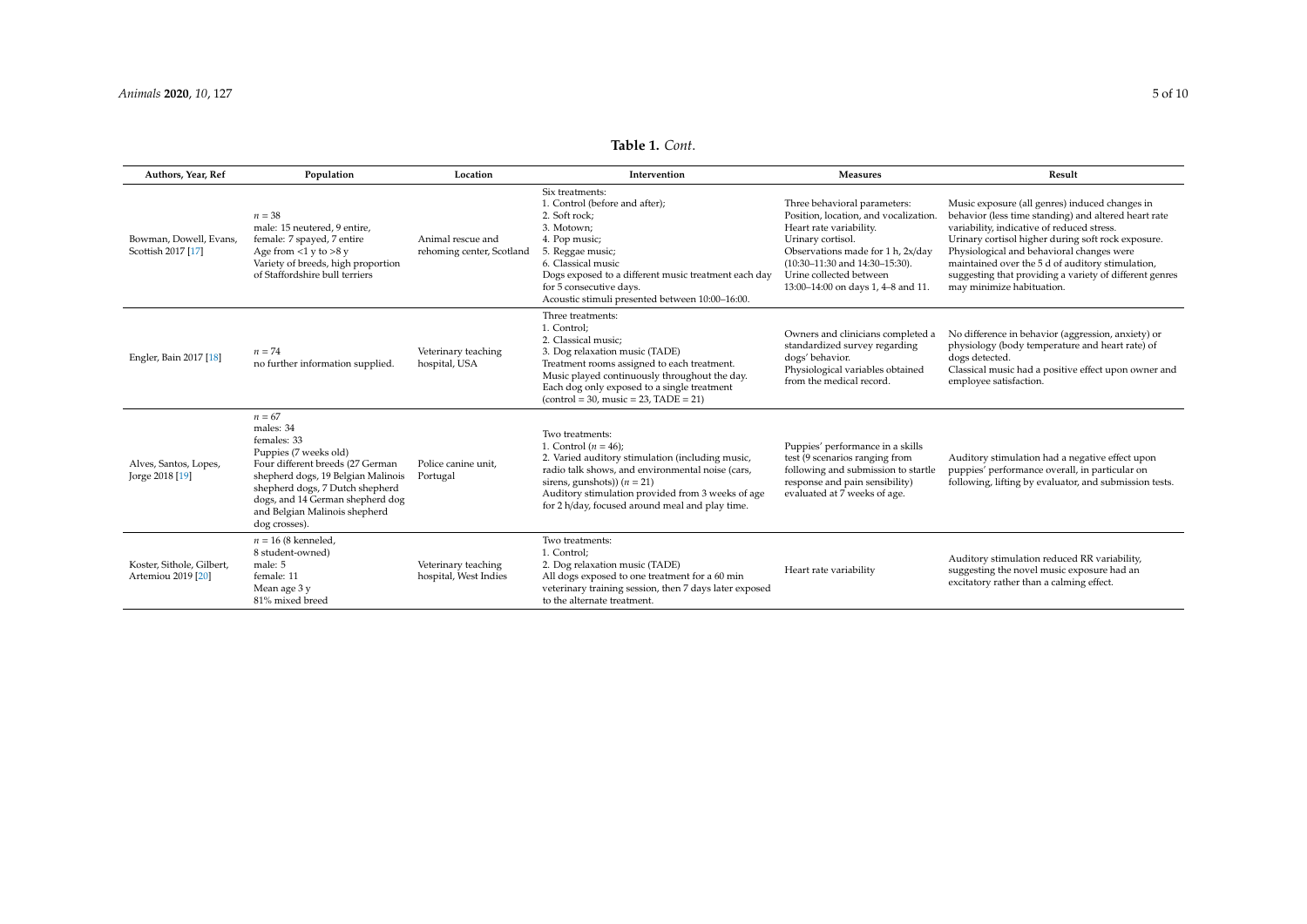<span id="page-5-0"></span>

| Ref                                 | Species                                                                                                                        | Location                                            | Intervention                                                                                                                                                                                                                                                                                          | Measures                                                                                                                                                                                                                                    | Result                                                                                                                                                                                                                                                                                                                                      |
|-------------------------------------|--------------------------------------------------------------------------------------------------------------------------------|-----------------------------------------------------|-------------------------------------------------------------------------------------------------------------------------------------------------------------------------------------------------------------------------------------------------------------------------------------------------------|---------------------------------------------------------------------------------------------------------------------------------------------------------------------------------------------------------------------------------------------|---------------------------------------------------------------------------------------------------------------------------------------------------------------------------------------------------------------------------------------------------------------------------------------------------------------------------------------------|
| Uetake, Hurnik,<br>Johnson 1997 [8] | Holstein cows (Bos taurus)<br>$n = 19$ (mid and late lactating)                                                                | Dairy Research Center, Canada                       | Cows conditioned to identify the start<br>of the milking period when they heard<br>music (Country music)<br>During experimental period cows<br>observed on days with and without<br>music stimulus.                                                                                                   | Number of cows in holding area<br>Behavior (standing, eating, resting)                                                                                                                                                                      | Music stimulates the voluntary approach of<br>cows to holding area and encourages<br>behavioral readiness of cows to milking                                                                                                                                                                                                                |
| Nunez et al. 2002 [21]              | BALB/c mice (Mus musculus),<br>and Sprague-Dawley rats<br>(Rattus norvegicus domestica)<br>$n = 80$ mice (male 7-12 weeks old) | Lab animal facility, Spain                          | Four treatments:<br>1. Control;<br>2. Music:<br>3. Auditory stressor (fire alarm bell);<br>4. Auditory stressor and music.                                                                                                                                                                            | Mice: Immune function (e.g., thymus and<br>spleen cell counts and viability,<br>T cell proliferation)<br>Rats: Injected with carcinosarcoma cells and<br>sacrificed 8 days later to count the number of<br>metastatic nodules on the lungs. | Music enhanced immune parameters and<br>anti-tumor response in unstressed rodents.                                                                                                                                                                                                                                                          |
| Lemmer 2008 [22]                    | Wistar-Kyoto rats<br>(Rattus norvegicus domestica)<br>$n = 20$ (male, 10 normotensive and<br>10 hypertensive)                  | Lab animal facility, Germany                        | Four treatments:<br>1. Control;<br>2. White-noise control;<br>3. Stress response control (cage-switch);<br>4. Classical music (Mozart/Ligeti)                                                                                                                                                         | Radiotelemetry to monitor blood pressure,<br>heart rate, and motor activity.<br>Plasma norepinephrine concentrations                                                                                                                        | Mozart and Ligeti had different effects on<br>physiology, with more effects detected in<br>hypertensive rats.<br>White noise induced no effects.                                                                                                                                                                                            |
| Davilla et al. 2011 [23]            | Laver chicks<br>(Gallus gallus domesticus)<br>$n = 192$ (8 breeds)                                                             | Conservation program<br>experimental station, Spain | Two treatments:<br>1. Control;<br>2. Classical music (Mozart's<br>string quartets)                                                                                                                                                                                                                    | Fear (tonic immobility duration)<br>Stress (heterophil to lymphocyte ratio and<br>fluctuating asymmetry)                                                                                                                                    | Significantly higher heterophil to<br>lymphocyte ratios in chicks reared<br>without music.<br>Significant differences in physical trait<br>measurements (wing length asymmetry,<br>leg width, and combined asymmetry) in<br>birds reared without music.<br>Inconsistent, insignificant effects of music<br>on duration of tonic immobility. |
| Wallace et al. 2013 [10]            | Moloch gibbons (Hylobates moloch)<br>$n = 8$ (2 family groups)                                                                 | Wild Animal Park, UK                                | Two treatments:<br>1. Control:<br>2. Instrumental classical music<br>between 50-90 bpm                                                                                                                                                                                                                | <b>Activity Brachiation</b><br>Affiliative behavior (grooming)<br>Stress behavior (self-scratching)                                                                                                                                         | No significant differences in behavior<br>between music and control treatments.                                                                                                                                                                                                                                                             |
| Li et al. 2019 [24]                 | Piglets (Sus scrofa domesticus)<br>$n = 35$ (males from 14 litters)                                                            | Commercial sow farm, China                          | Five treatments:<br>1. Control:<br>2. String instruments, slow tempo<br>(65 bpm);<br>3. String instruments, fast tempo<br>(200 bpm);<br>4. Wind instruments, slow tempo<br>(65 bpm);<br>5. Wind instruments, fast tempo<br>(200 bpm)<br>Piglets given choice between rooms<br>with and without music. | Entries to room<br>Behavior (lying, standing, walking,<br>exploring, feeding, playing, tail wagging)                                                                                                                                        | Piglets spent significantly more time in the<br>slow/string and fast/wind rooms compared<br>to the other music conditions.<br>Behavioral responses varied with music<br>treatments-stronger response to tempo<br>than instrumentation.                                                                                                      |

## **Table 2.** Sample of studies examining effects of auditory enrichment on health and behavior of non-canine species.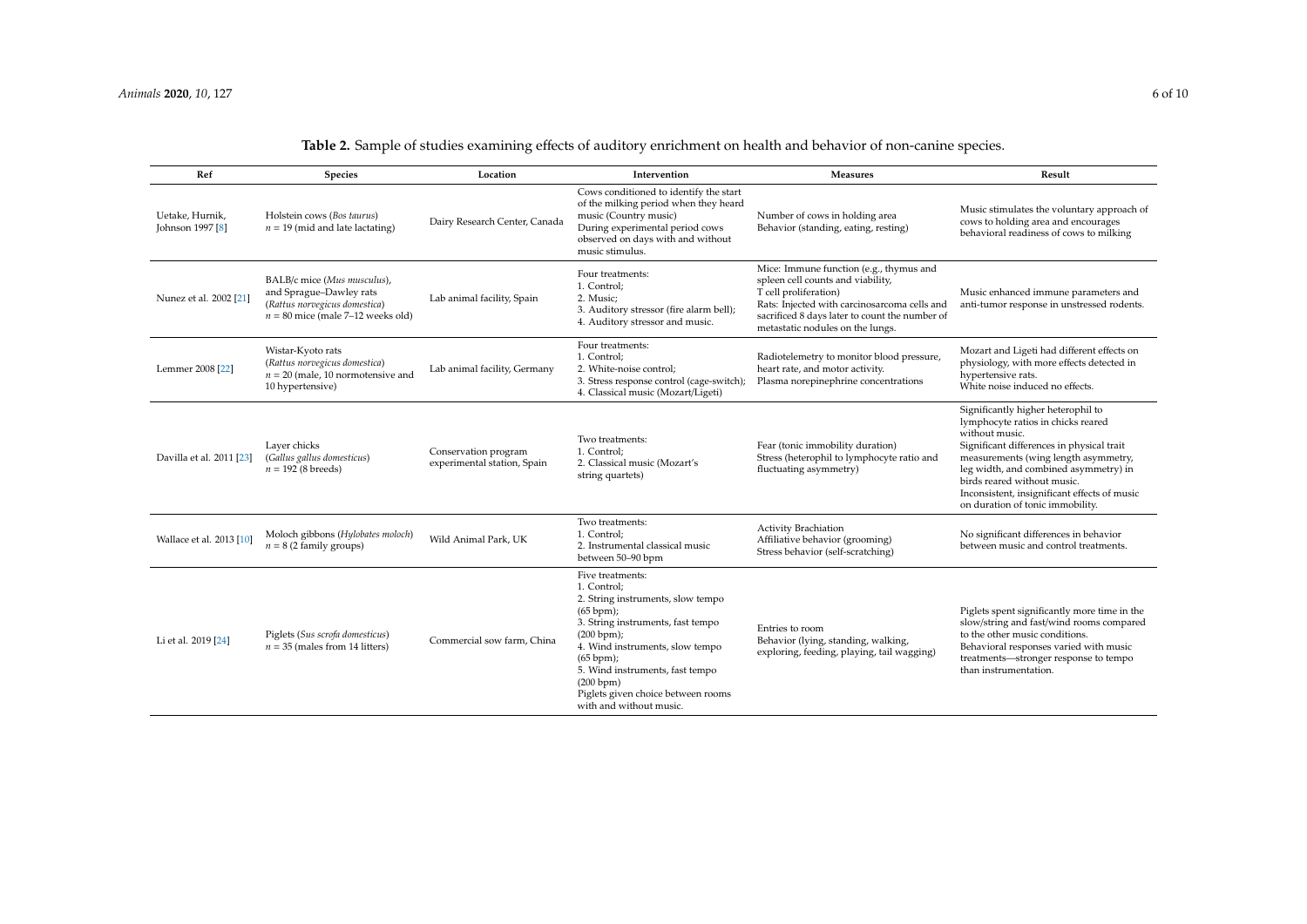### **3. Results**

Nine studies experimentally testing the therapeutic effects of music on dogs were examined (Table [1\)](#page-4-0). Most of these studies are recent (7/9 studies having been published in the past five years, with the remaining two having been published in 2002 and 2012), demonstrating an escalating interest in this emerging area of research. The studies cover a range of breeds, across all ages from puppies to adults, and generally examine both sexes. Settings include animal shelters, veterinary hospitals and police-dog training facilities. All but one study examined behavioral measures as a response variable, with most including an assessment of time spent resting and barking (among other variables) as indicators of stress. Six of these eight studies reported that exposure to music affected one or more behavioral measures, with most revealing that classical music had a calming effect compared to controls and other forms of music (Table [1\)](#page-4-0). Fewer studies examined health and/or physiological measures. Three studies examined heart rate variability, with all three finding significant changes with exposure to music [\[12](#page-8-10)[,17](#page-9-11)[,20\]](#page-9-12). Two studies examined circulating cortisol concentrations, with one finding no difference in salivary cortisol concentrations as a result of exposure to classical music [\[12\]](#page-8-10), and the other finding increased urinary cortisol concentrations with exposure to soft rock music [\[17\]](#page-9-11).

#### **4. Discussion**

There is growing interest in using music therapy as a behavioral management and enrichment tool in veterinary medicine [\[4\]](#page-8-2). In particular, an industry has formed around the development of 'dog music', which has been purposely designed to relax dogs. Despite an enthusiastic uptake of the idea, there is little empirical evidence supporting the design of such tools. A broad search of the terms 'music' and 'dog' only yielded nine studies that experimentally tested the effects of music exposure upon dogs (Table [1\)](#page-4-0). Overall, these studies provide strong evidence that exposure to music alters the behavioral traits of dogs, with classical music generally being reported to have a calming influence in potentially stressful environments such as boarding kennels, rescue shelters and veterinary clinics. Overall, classical music was associated with dogs spending more time sitting or lying down, resting and sleeping, and less time vocalizing and standing (Table [1\)](#page-4-0). However, music marketed as being specifically designed for dogs (the five studies examining dog music all used "Through a dog's ear") did not appear to have many beneficial effects over and above those gained by exposing dogs to a random selection of classical music [\[14–](#page-9-13)[16](#page-9-14)[,18](#page-9-15)[,20\]](#page-9-12). This is likely due to the heterogeneity of the populations studied, and/or a lack of sensitivity in the response variables measured. To develop evidence-based guidelines for the implementation of music therapy in veterinary medicine, further experiments using carefully controlled target populations, interventions and response measures are required.

Of the nine studies identified in our systematic review, all but one study assessed behavior as the main response variable. Only four of the nine studies tested for the physiological effects of music exposure in dogs, providing some supporting evidence of the interpretation from behavioral data of a reduction in stress levels during exposure to classical music [\[12](#page-8-10)[,17\]](#page-9-11). Yet, the beneficial effects of music therapy in canine shelters is likely to extend far beyond the limited responses reported to date. Alternative study designs and response measures examined in other animal species may be adapted to inform future directions (Table [2\)](#page-5-0). For example, additional benefits of music therapy in animal shelters may include beneficial effects on immune function and metabolism [\[21,](#page-9-16)[25\]](#page-9-17). Exposure to classical music has been shown to enhance immune function and anti-tumor responses in laboratory rodents (both mice and rats) [\[21\]](#page-9-16), and immunity and developmental stability in layer chicks [\[23\]](#page-9-18). Investigations into the effects of the exposure of veterinary patients to music in clinics have begun [\[16,](#page-9-14)[18,](#page-9-15)[20\]](#page-9-12), but such studies have thus far been limited by small sample sizes. Another potential use of music in animal shelters is to influence animal movement patterns [\[8](#page-8-6)[,24\]](#page-9-19) by drawing towards certain areas and repelling them from others. Theoretically, this has the potential to facilitate the provision of larger, relatively free-range enclosures. In addition, music in animal shelters and veterinary hospitals may have flow-on benefits to staff and visitors [\[18\]](#page-9-15), and may improve adoption rates [\[13](#page-8-15)[,17\]](#page-9-11). Hence, in addition to improving the immediate and short-term physiological and mental health of dogs, music therapy may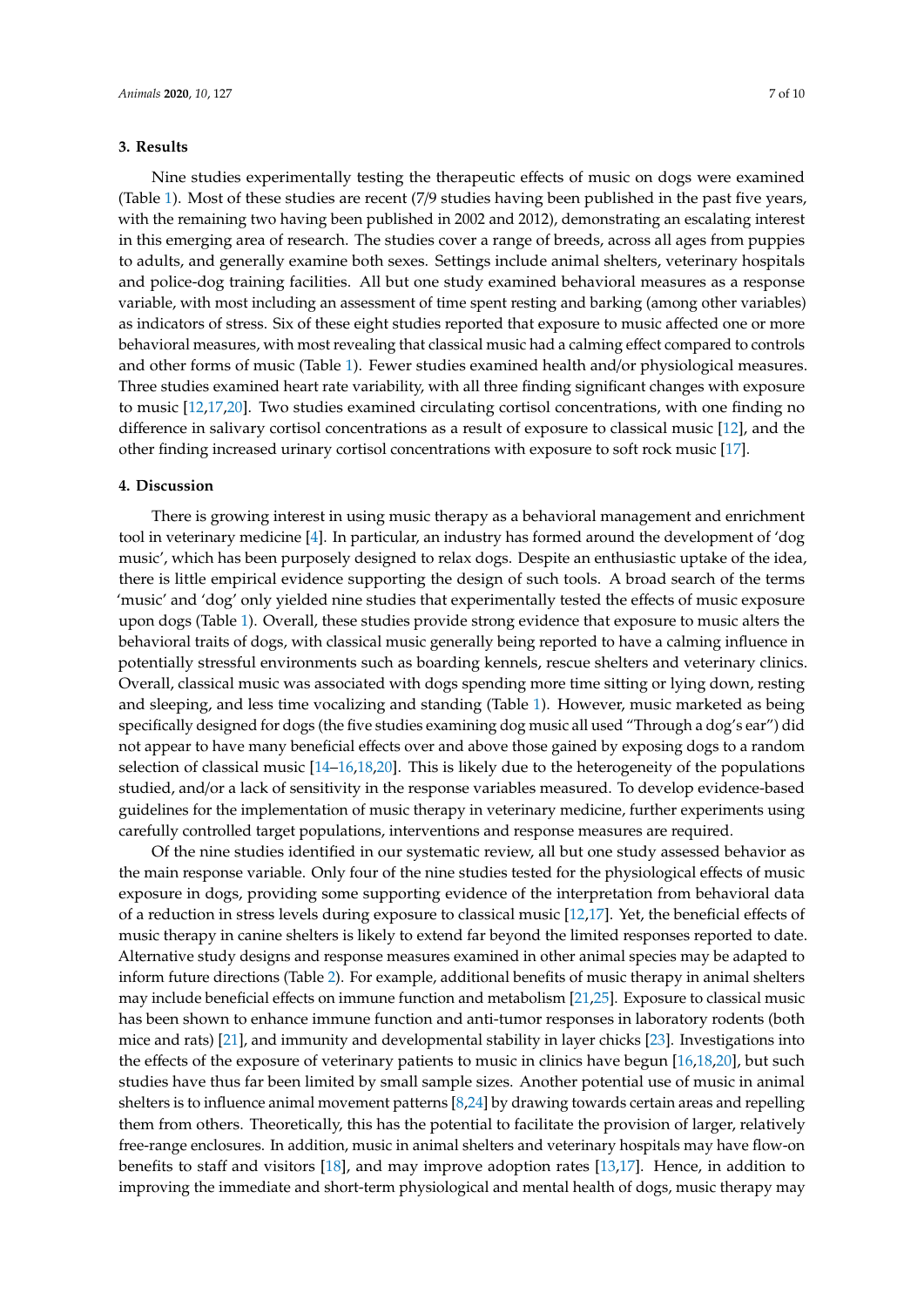improve long-term welfare, potentially countering the effects of overcrowding and protracted stays in shelters. We encourage future studies to broaden the scope of response variables examined to gain insight into the full range of health and welfare benefits gained through music therapy.

While the addition of classical music to kennel and veterinary hospital environments seems to yield positive benefits overall, several considerations arise when using auditory enrichment as a welfare measure. Four of the studies compared the effects of various broad categories of music including Heavy Metal [\[13](#page-8-15)[,14\]](#page-9-13), Pop [\[13,](#page-8-15)[15,](#page-9-20)[17\]](#page-9-11) and Soft Rock, Motown and Reggae [\[17\]](#page-9-11). Rock and heavy metal music were found to induce undesirable behavioral and physiological changes in dogs, such as increased barking/vocalizing and standing [\[13](#page-8-15)[,14,](#page-9-13)[17\]](#page-9-11). However, it is still not clear what specific traits of each type of music stimulus are responsible for the altered outcomes. Some generalizations can be inferred, and traits such as pitch, tempo and volume have been considered. Yet, the category of music classified under the umbrella term 'classical' is wide and varied. Future studies should consider traits such as instrumentation, as the timbre of the music may affect outcomes. For example, a study that examined piglets' reactions to different types of classical music revealed differences between the effects of fast and slow tempos, as well as between string and wind instruments [\[24\]](#page-9-19). Slow string and wind music were both associated with more exploratory behaviors, although slow string music also resulted in more time spent lying down [\[24\]](#page-9-19). Fast wind music significantly increased the time piglets spent walking, lying, standing and exploring [\[24\]](#page-9-19). Responses to music instrumentation is likely to vary among species, and therefore further research is required to determine if similar affects are found in dogs. In addition to instrumentation, a final consideration of variation within the category of classical music is the inclusion of a human voice. Praising words combined with a praising intonation activate primary reward regions in dog brains [\[26\]](#page-9-21). Furthermore, Brayley and Montrose [\[15\]](#page-9-20) found that playing an audiobook induced calmer behavior than both classical and dog music. Hence, it would be interesting to investigate the effects of instrumental versus vocal classical music, particularly when the text includes praising words.

Another important consideration is that of the physical differences among breeds, as head shape and anatomy can alter the perception and responses to music treatments [\[6\]](#page-8-4). Similarly, previous experiences of each individual animal may have conditioned positive or negative associations with a particular type of music that will influence the response of that particular animal [\[7\]](#page-8-5). The nine studies examined covered a range of dog breeds and ages, and generally included both males and females, so it is interesting that over this wide range of animals, general patterns of changes in behavior were observed. However, Bowman et al. (2015) reported that heart rate variability measurements were not consistent throughout the trial, suggesting that dogs may have individual preferences for certain songs [\[12\]](#page-8-10). It is important to recognize that humans also have auditory physiological and anatomical differences from other species, and so music that is generally calming to humans may not have the same influence on nonhuman animals [\[4,](#page-8-2)[27](#page-9-22)[–29\]](#page-9-23). Moreover, some individuals may prefer silence to music. For example, stress behaviors (e.g., pacing) and plasma cortisol concentrations were found to decrease in captive primates that were granted the facility to choose when the music was on or off [\[4\]](#page-8-2). Similarly, in humans, autonomy and personal preference are crucial factors in music's ability to alleviate stress [\[25\]](#page-9-17). Therefore, it is important to give individual animals autonomy over their musical environment (e.g., by providing music in one part of the kennel and relative quiet in another area). In addition, consideration should be given to variability in the playlist used. Bowman et al. (2015) found that dogs exposed to the same playlist repeatedly over 7 days became refractory to the psychological and physiological effects of the music [\[12\]](#page-8-10). This rapid habituation can be moderated by increasing variety and changing the sequence in which the tracks are presented [\[17\]](#page-9-11).

#### **5. Conclusions**

The use of music in domestic animal contexts shows great potential as an effective and easy-to-implement therapeutic measure with many flow-on benefits to animal health and welfare. When considering auditory enrichment for the improved welfare of animals in stressful environments,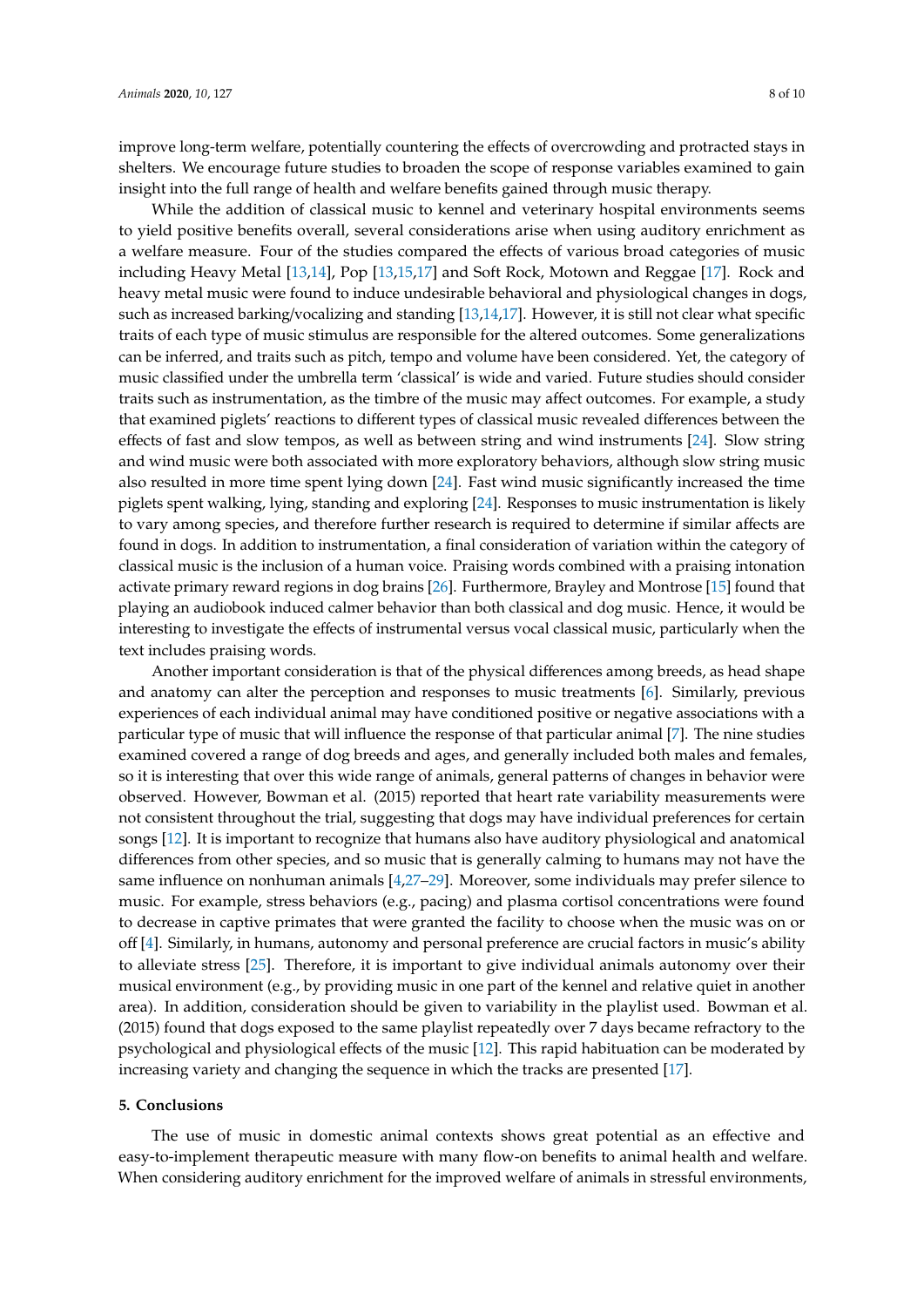it is important to consider a few key factors. Firstly, this field is relatively under-researched, and more empirical studies must be conducted before specific recommendations can be made. The elimination of ultrasound and infrasound that may distress nonhuman listeners is a basic first step. As a general observation, animals appear less stressed or anxious when exposed to classical music than to control conditions e.g., [\[8](#page-8-6)[,17,](#page-9-11)[23,](#page-9-18)[24\]](#page-9-19). However, it is important to consider and adapt to individuals' and species' preferences for different genres and songs, taking care to avoid habituation [\[17\]](#page-9-11). Overall, the addition of classical music as an enrichment of environments in which animals are confined or potentially under stress is a relatively inexpensive and easily implemented enrichment that appears to withstand cost-benefit analysis. It offers potentially considerable benefits in terms of animal behavior, health and welfare [\[8](#page-8-6)[,14\]](#page-9-13). Owners, trainers, keepers and managers should therefore consider and assess the potential benefits of using auditory enrichment for animals in their care.

**Author Contributions:** Conceptualization, A.M.L. and A.J.C.; methodology, A.M.L. and A.J.C.; validation, A.M.L., P.D.M. and A.J.C.; data curation, A.M.L. and A.J.C.; writing—original draft preparation, A.M.L. and A.J.C.; writing—review and editing, A.M.L., P.D.M. and A.J.C. All authors have read and agreed to the published version of the manuscript.

**Funding:** The APC was funded in part by a bequest to the Sydney School of Veterinary Science, The University of Sydney.

**Acknowledgments:** A.J.C. was supported by a bequest from the Mabs Melville foundation to the Sydney School of Veterinary Science.

<span id="page-8-13"></span>**Conflicts of Interest:** The authors declare no conflict of interest.

## **References**

- <span id="page-8-14"></span><span id="page-8-0"></span>1. De Witte, M.; Spruit, A.; van Hooren, S.; Moonen, X.; Stams, G.J. Effects of music interventions on stress-related outcomes: A systematic review and two meta-analyses. *Health Psychol. Rev.* **2019**. [\[CrossRef\]](http://dx.doi.org/10.1080/17437199.2019.1627897) [\[PubMed\]](http://www.ncbi.nlm.nih.gov/pubmed/31167611)
- 2. Fu, V.X.; Oomens, P.; Sneiders, D.; van den Berg, S.A.A.; Feelders, R.A.; Wijnhoven, B.P.L.; Jeekel, J. The effect of perioperative music on the stress response to surgery: A meta-analysis. *J. Surg. Res.* **2019**, *244*, 444–455. [\[CrossRef\]](http://dx.doi.org/10.1016/j.jss.2019.06.052) [\[PubMed\]](http://www.ncbi.nlm.nih.gov/pubmed/31326711)
- <span id="page-8-12"></span><span id="page-8-1"></span>3. Umbrello, M.; Sorrenti, T.; Mistraletti, G.; Formenti, P.; Chiumello, D.; Terzoni, S. Music therapy reduces stress and anxiety in critically ill patients: A systematic review of randomized clinical trials. *Minerva Anestesiol.* **2019**, *85*, 886–898. [\[CrossRef\]](http://dx.doi.org/10.23736/S0375-9393.19.13526-2) [\[PubMed\]](http://www.ncbi.nlm.nih.gov/pubmed/30947484)
- <span id="page-8-11"></span><span id="page-8-2"></span>4. Alworth, L.C.; Buerkle, S.C. The effects of music on animal physiology, behavior and welfare. *Lab Anim.* **2013**, *42*, 54–61. [\[CrossRef\]](http://dx.doi.org/10.1038/laban.162) [\[PubMed\]](http://www.ncbi.nlm.nih.gov/pubmed/23340788)
- <span id="page-8-3"></span>5. Klump, G.M.; Dooling, R.J.; Fay, R.R.; Stebbins, W. *Methods in Comparative Psychoacoustics*; Birkhäuser Verlag: Basel, Switzerland, 1995.
- <span id="page-8-4"></span>6. McGreevy, P.D.; Georgevsky, D.; Carrasco, J.; Valenzuela, M.; Duffy, D.L.; Serpell, J.A. Dog behavior co-varies with height, bodyweight and skull shape. *PLoS ONE* **2013**, *8*, e80529. [\[CrossRef\]](http://dx.doi.org/10.1371/journal.pone.0080529)
- <span id="page-8-5"></span>7. McGreevy, P.D.; Boakes, R.A. *Carrots and Sticks—Principles of Animal Training*; Cambridge University Press: Cambridge, UK, 2007.
- <span id="page-8-6"></span>8. Uetake, K.; Hurnik, J.F.; Johnson, L. Effect of music on voluntary approach of dairy cows to an automatic milking system. *Appl. Anim. Behav. Sci.* **1997**, *53*, 175–182. [\[CrossRef\]](http://dx.doi.org/10.1016/S0168-1591(96)01159-8)
- <span id="page-8-7"></span>9. McDermott, J.; Hauser, M.D. Nonhuman primates prefer slow tempos but dislike music overall. *Cognition* **2007**, *104*, 654–668. [\[CrossRef\]](http://dx.doi.org/10.1016/j.cognition.2006.07.011)
- <span id="page-8-8"></span>10. Wallace, E.K.; Kingston-Jones, M.; Ford, M.; Semple, S. An investigation into the use of music as potential auditory enrichment for moloch gibbons (*Hylobates moloch*). *Zoo Biol.* **2013**, *32*, 423–426. [\[CrossRef\]](http://dx.doi.org/10.1002/zoo.21074)
- <span id="page-8-9"></span>11. Ekachat, K.; Vajrabukka, C. Effect of music rhythm on growth performance of growing pigs. *Kasetsart J. Nat. Sci.* **1994**, *28*, 640–643.
- <span id="page-8-10"></span>12. Bowman, A.; Dowell, F.J.; Evans, N.P.; Scottish, S. Four Seasons in an animal rescue centre; classical music reduces environmental stress in kennelled dogs. *Physiol. Behav.* **2015**, *143*, 70–82. [\[CrossRef\]](http://dx.doi.org/10.1016/j.physbeh.2015.02.035)
- <span id="page-8-15"></span>13. Wells, D.L.; Graham, L.; Hepper, P.G. The influence of auditory stimulation on the behaviour of dogs housed in a rescue shelter. *Anim. Welf.* **2002**, *11*, 385–393.